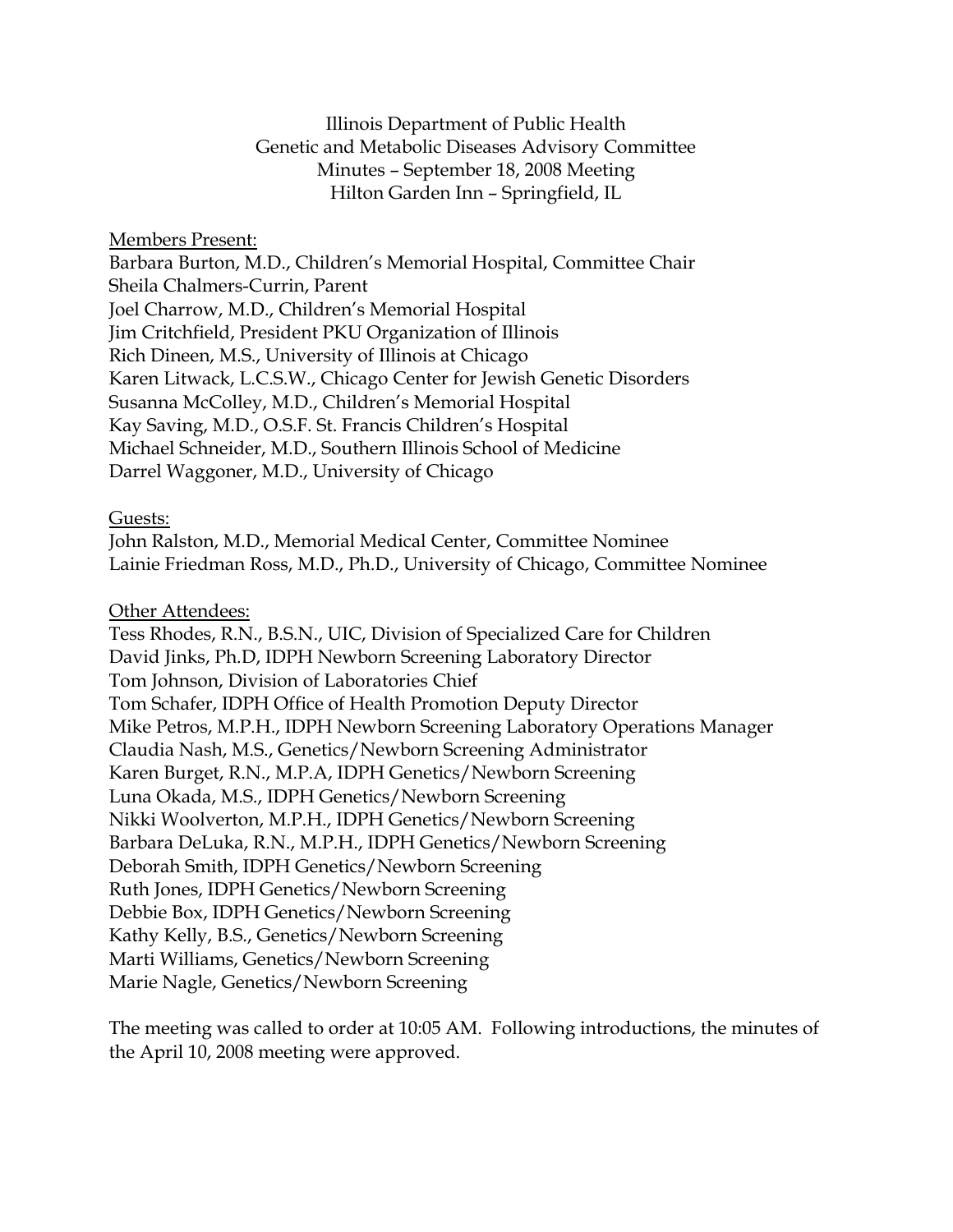### **Report by the Chair**

Dr. Barbara Burton provided an overview and update on the Secretary's Advisory Committee (SAC) on Heritable Disorders in Newborns and Children, on which she serves as a representative of the Society of Inherited Metabolic Disorders. The SAC has a lengthy, multi-tiered review protocol for selecting disorders to recommend for inclusion in state public health newborn screening test panels. Five metabolic conditions, including severe combined immune deficiency (SCID) and the lysosomal storage diseases (LSD), Pompe, Krabbe, Fabry, and Niemann-Pick, have been nominated for review. Fabry and Niemann-Pick were removed from the nomination process at this time, following the initial subcommittee review. Krabbe will advance to an external review which includes extensive literature review, discussion with parent-patient groups, evaluation of the disease history, and review of current research including diagnostic and treatment options. SCID and Pompe are in the external review stage, and recommendations for advancement to Secretary's Advisory Committee for final evaluation and subsequent addition of these disorders to the recommended panel is anticipated.

## **IDPH Report**

Dr. David Jinks presented a summary of confirmed NBS disorders from July 2002 through August 2008. Over 1.14 million specimens were tested during this period, and over 1,700 infants were diagnosed with some type of disorder. Dr. Jinks noted these diagnosed cases included disorders with various genetic mutations, polymorphisms and phenotypes. The incidence of diagnosed disorders identified is around one in every 650 specimens. The laboratory does report elevated glycine levels when detected as secondary targets through tandem mass spectrometry. Elevated glycine is associated with severe infantile onset non-ketotic hyperglycinemia, and one confirmed case of NKH was reported in 2007.

Barbara DeLuka provided hand-outs on follow-up and quality assurance activities. Collection of the initial specimen is recommended at 24-48 hours of age for all newborns, including those admitted to the NICU, and it is now recommended that NICU babies receive a second screen at around 14 days of age or prior to discharge. This routine second screen has helped resolve some of the borderline abnormal screens associated with prematurity, low birth weight and other medical conditions. Dr. Ross stated that the Clinical Laboratories Standards Institute (CLSI) is developing additional guidelines for newborn screening in the NICU. IDPH continues to offer courier services to all birthing hospitals for prompt shipping of specimens to the lab, and over 77% of specimens now arrive within three days of collection with over 98% arriving within five days or less. The quality of specimens remains very good, with 99.7% satisfactory for testing.

Claudia Nash pointed out the 2007 process data handouts and there was discussion about late diagnosed cases, and cases diagnosed following initial borderline abnormal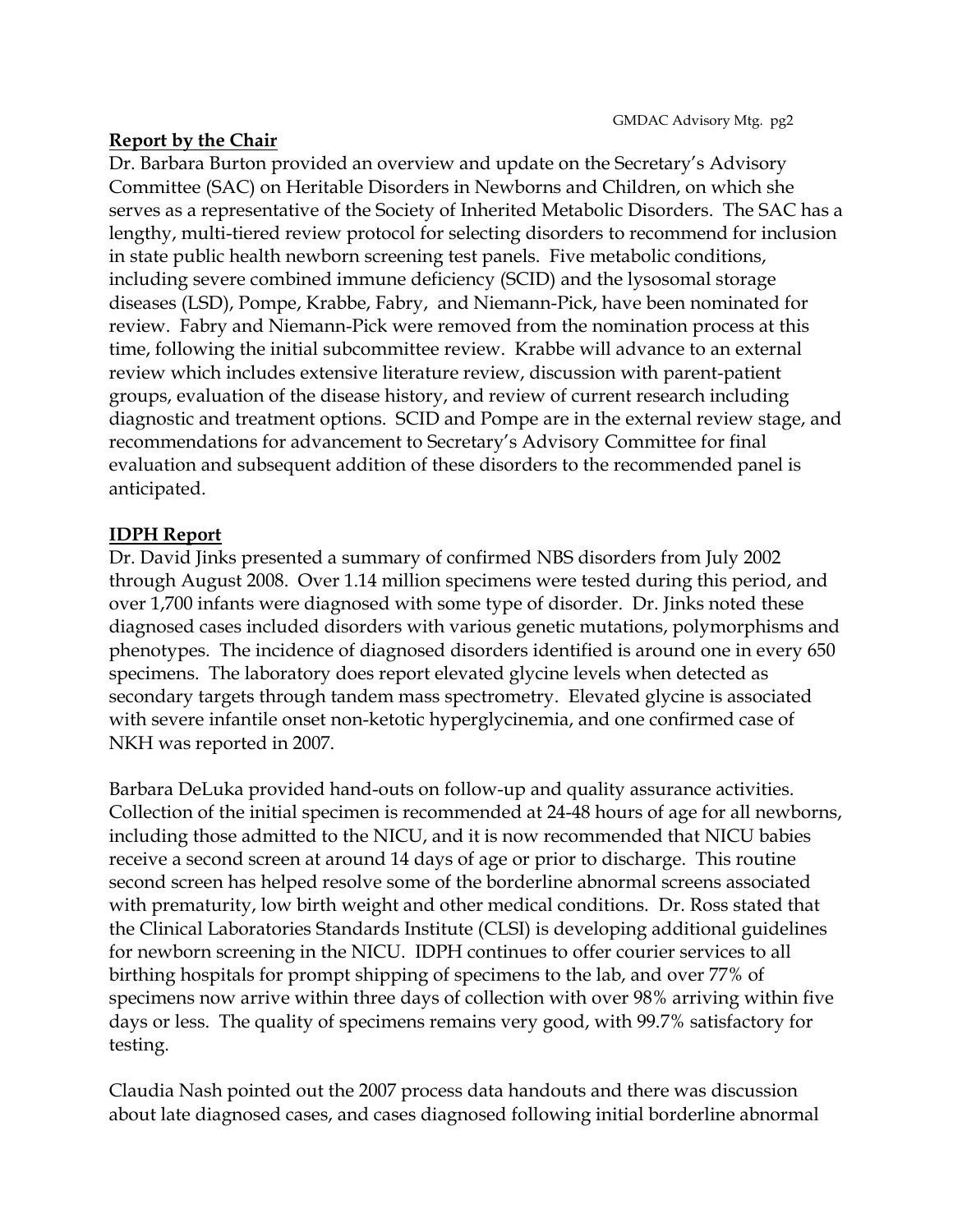GMDAC Advisory Mtg. pg3 screens. Copies of the 2007 process data will be distributed to all IDPH designated newborn screening consultants for their review.

Mike Petros and Claudia provided information on the first few months of cystic fibrosis screening, and provided handouts. Screening began in March and there have been 22 cases of CF diagnosed. Although most of these cases were diagnosed following detection of two CFTR mutations on the newborn screen, several cases were identified in which only one CFTR mutation was detected. There was also one case in which two CFTR mutations were detected on the screen while subsequent diagnostic DNA testing confirmed the presence of one mutation. The group consensus was that these findings confirm the necessity of diagnostic testing for all positive CF newborn screens, with acknowledgement that any testing, even diagnostic DNA testing, may have some limitations. Claudia informed the group that an audio conference call is planned for the CF specialists later this fall to review and further discuss CF screening issues.

Nikki Woolverton reported on the SIDS/Infant Mortality Program and provided a handout which reports 2006 data provided by the IDPH Center for Health Statistics. A session on safe sleep will be presented at the annual conference of the Illinois Academy of Physician Assistants in October, and a session on infant bereavement photography will be held at Rush Copley Hospital, Aurora later this fall. There was discussion about cause of death classifications, including accidental suffocation, overlaying, undetermined and SIDS. Dr. Ralston discussed the need for thorough death scene investigation for accurate death classification, and mentioned increases in the number of "undetermined" deaths when a thorough scene investigation cannot be conducted. He noted that undetermined deaths raise a red flag in Division of Children and Family Services case files. In some cases, the death is classified as undetermined because direct communication with the family and the opportunity for death scene investigation is difficult. Following the coroner's notification about a possible SIDS death, the IDPH coordinator contacts a local public health nurse, and requests a visit to the family to inform parents of community support services. IDPH also sends letters of condolence to families and provides information about bereavement resources.

Karen Burget reported on the IDPH genetic grants provided to university based genetic and pediatric hematology centers, and to local health departments for family health history screening, case finding, and newborn screening follow-up. Administration of the family health history questionnaire and genetics grantee quarterly reporting can now be performed on-line using Cornerstone, a Department of Human Services data system, which eliminates the need for paper reporting. IDPH Genetic grantees include 18 genetic centers, with addition funding for CF genetic counseling at 14 centers, and 12 pediatric hematology centers. Grants to local health departments provide coverage of genetic services in 90 Illinois counties. The annual genetics conference for nurses will be held March 17-20, 2009 at the Oak Brook Hills Marriott.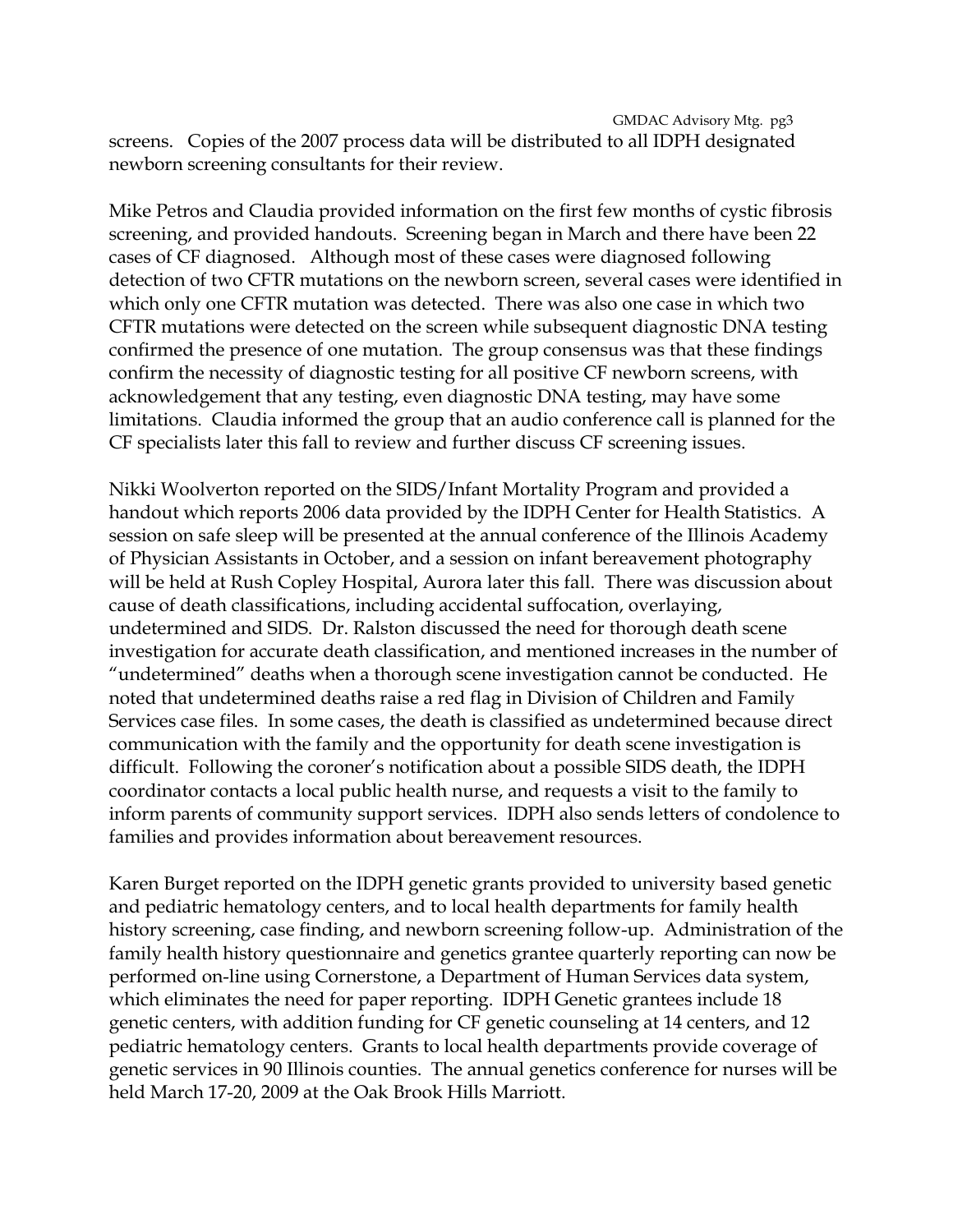GMDAC Advisory Mtg. pg4

Luna Okada provided a copy of the Illinois State Genetic Services Plan Summary document and discussed the activities of the Illinois Genomic Team. The team, comprised of representatives of the IDPH Chronic Diseases and Genetics staff, has met to discuss a possible chronic disease conference for health care providers. The second year of funding for five grantees implementing specific projects described in the State Genetics Plan began July 2008. Staff are also working on a Genomics page for the IDPH Web site, and partnering with the IDPH Office of Women's Health and the Office of Health Promotion Cardiovascular Disease Program to present information on the genetics of hypertension at the upcoming IDPH Women's Health Conference in November.

Dr. Ross reported on the State Genetics Plan implementation grant related to ethical, legal, and social issues (ELSI), which is conducting a study titled "Parental Understanding of Newborn Screening with a Focus on Cystic Fibrosis and Sickle Cell Disease". This group is assessing parental understanding of newborn screening by surveys administered to new parents at the University of Chicago Hospital, Friends Family Clinic and at Children's Memorial CF Center. Early findings include poor levels of understanding among the parents and some gaps in the knowledge base of some physicians regarding newborn screening. Interviews with parents whose infants received sweat testing for CF show as many as 50% still had some misconceptions following genetic counseling sessions.

Karen Litwack reported on the Chicago Center for Jewish Genetic Disorders educational activities including "DNA Day", which was April 25, 2008. These activities were done in conjunction with the University of Illinois at Chicago Midwest Latino Center, and the event, which promotes family health history awareness, will be repeated in 2009. The Center is also promoting a film depicting a personal story centered around predictive genetic testing issues that will be shown in the Chicago area, and is to be broadcasted by Public Broadcasting Stations on October 1.

Claudia indicated Northwestern staff had been contacted by a representative of the American Medical Association. The AMA is interested in surveying physician members on genetics knowledge, and their preferred methods for receiving this information, and would like to partner with the State Genetics Plan grantee working on professional education.

### **IDPH Update**

Tom Schafer indicated that while IDPH has been spared some of the more severe budget cuts suffered by other State agencies, that the Illinois House debate continues over 500,000 that may be swept from the Metabolic Screening Fund. The metabolic treatment fund is a dedicated fund collected from the newborn screening fee for each specimen. The proposed sweep is included in Senate Bill 790, House Amendment 2.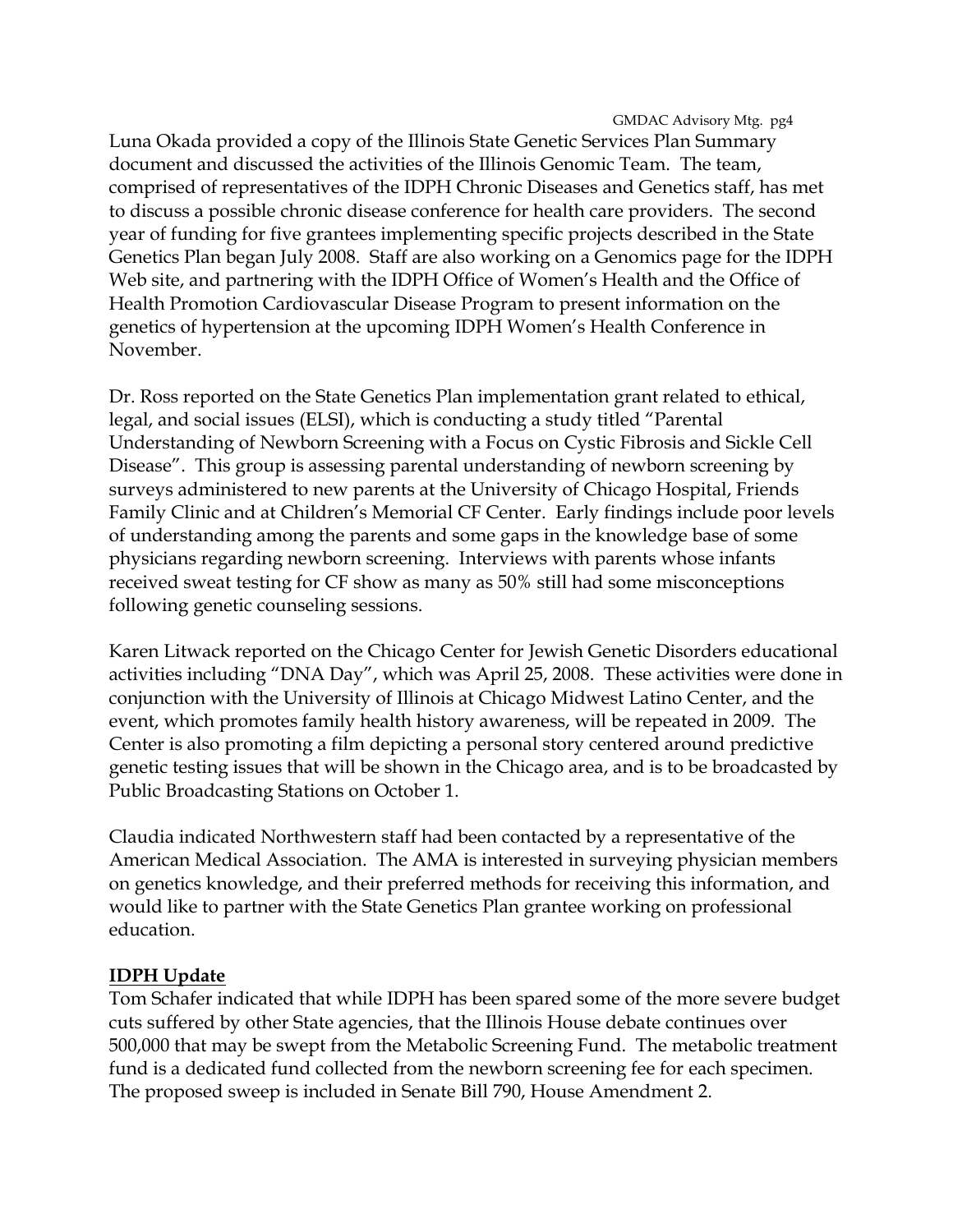GMDAC Advisory Mtg. pg5 The Committee was reassured that there would not be cuts to current funding for the Newborn Screening Program, the Newborn Screening Laboratory, or for provision of formulas, regardless of any fund sweeps, however, it is possible that LSD implementation could be delayed if funds for equipment, laboratory renovations and hiring and training of personnel are removed from this fund.

Funding resources for this expansion are dependent upon screening fee increases, which are implemented through the Administrative Rule process. Claudia indicated the LSD Rule changes were recently discussed at an ad hoc subcommittee conference call. Past analysis indicated the current fee of \$59 would need to be increased by at least \$11, however this does not include provisions for DNA analysis testing that may be necessary to reduce the false positives and clarify risk for infantile onset type Krabbe, which requires stem cell transplant within the first month of life. The Illinois fee is below the fees assessed by other states providing fewer services. A fee increase will be necessary prior to LSD testing start-up.

Dr. Burton reported that the LSD Subcommittee advised IDPH representatives the Rule should include requirements for specialists designated for follow-up services and treatment of infants suspect for LSD. Follow-up services for Pompe, Fabry, Gaucher and Niemann-Pick disorders should require designated specialists (clinical biochemical geneticists or clinical geneticists) to demonstrate extensive experience in the diagnosis and treatment of patients with LSD and the capacity to provide enzyme replacement infusion therapies. Follow-up services for Krabbe should require designated specialists (clinical biochemical geneticists or clinical geneticists) to have to have a team in place which includes a pediatric neurologist or neurologists and a stem cell transplant team able to perform transplantation on site. Currently Children's Memorial Hospital and the University of Chicago would be the sites in Illinois that meet these criteria. Dr. Jinks and Claudia are finalizing the Rule language, and the expected time-line for adoption of new Rules is six to twelve months. IDPH Legal Services preliminary review of the proposed Rule is expected around the first week of October, followed by State Board of Health review in January 2009, and if approved, filing with the Secretary of the Joint Committee on Administrative Rules (JCAR) possibly in early 2009.

Dr. Burton lead discussion concerning the need for IDPH not to rely solely on funds from the metabolic screening fee increase for implementation of LSD screening, which is targeted to begin December 2010. Although there was no appropriation to develop LSD testing in fiscal year 2009; the Chief of Division of Laboratories will request additional funding options from the Department. Dr. Burton asked for a motion from the Committee to write a letter to the IDPH Director seeking implementation of LSD screening according to the original time line. This was seconded by Jim Critchfield, and no members disapproved. It was expressed that Illinois is in the national forefront regarding LSD screening, and delays in implementation could lead to a negative outcome and missed opportunity. Tom Schafer asked that the Committee continue to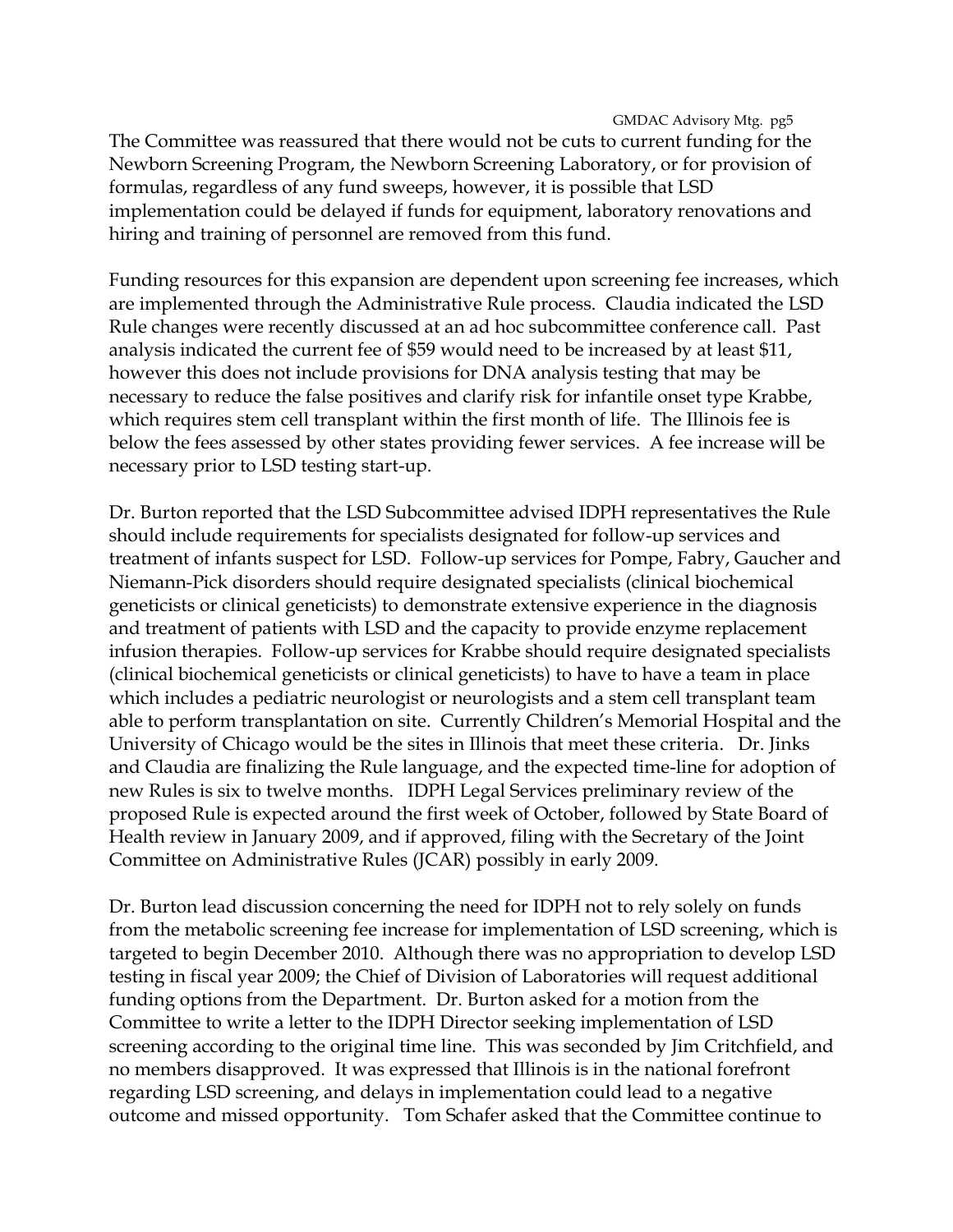GMDAC Advisory Mtg. pg6

provide advice in developing the LSD Administrative Rule changes, and asked members for support in responding to questions that may arise during the public comment period following posting of the proposed LSD Rules. Dr. Burton also expressed the need for a best practice model for follow-up of LSD positive screens, similar to the model developed for CF screening. She stated that Dr. McColley had done an excellent job in working with other CF specialists, follow-up and laboratory staff to establish follow-up protocols and assist in coordinated implementation of CF screening.

# **Newborn Screening for Severe Combined Immunodeficiency Disorders**

Dr. Burton opened discussion on SCID screening indicating the current treatment, stem cell transplant, must be done soon after birth. She announced there was a meeting scheduled September 25 in Wisconsin, and that Dr. McColley will be representing Illinois, since IDPH employees are under strict out of state travel restrictions. Dr. Jinks indicated a meeting between CDC and IDPH representatives is planned for October 10 in Chicago, and that CDC is seeking states with large birth populations to participate in pilot SCID screening studies using real time polymerase chain reaction (PCR) systems to analyze samples in the IDPH lab.

# **Development of IDPH Protocol for Newborn Screening Expansion**

Dr. Burton stated that the Newborn Screening Laboratory Subcommittee had made a recommendation that the Advisory Committee develop a protocol to consider any new disorders for addition to the screening panel. The necessity of a protocol when recommendations from the Secretary's Advisory Committee (SAC) were available was questioned. There was discussion about SAC recommendations and the future of newborn screening. Newborn screening is a state prerogative and it was recognized that state laboratories are good vehicles for pilot testing, but that an evaluation process for any pilot testing is needed prior to universal screening. After discussing the pros and cons of an evaluation process, there was no consensus among Committee members, and Dr. Charrow made a motion to return this issue to the Newborn Screening Laboratory Subcommittee for additional consideration. Dr. McColley seconded the motion. When asked if an evaluation process would benefit the Program, Claudia indicated that in the past, evaluations and endorsements of disorders for addition have benefited the IDPH in making decisions about adding new disorders. It was stated that a formal evaluation process would provide a more structured avenue for parent advocacy groups to promote screening for new disorders, and would also allow IDPH more time to prepare financing prior to implementation of any additional screening.

# **Subcommittee Reports**

**Newborn Screening Laboratory Subcommittee** Dr. Jinks reported on the August 27 meeting during which there was discussion about the increase in diagnosed cases of hypothyroidism. Subcommittee member, Dr. Zeller, indicated there were theories, but no clear understanding of why the incidence has increased worldwide. The subcommittee requested guidance from IDPH Legal Services regarding the use of de-